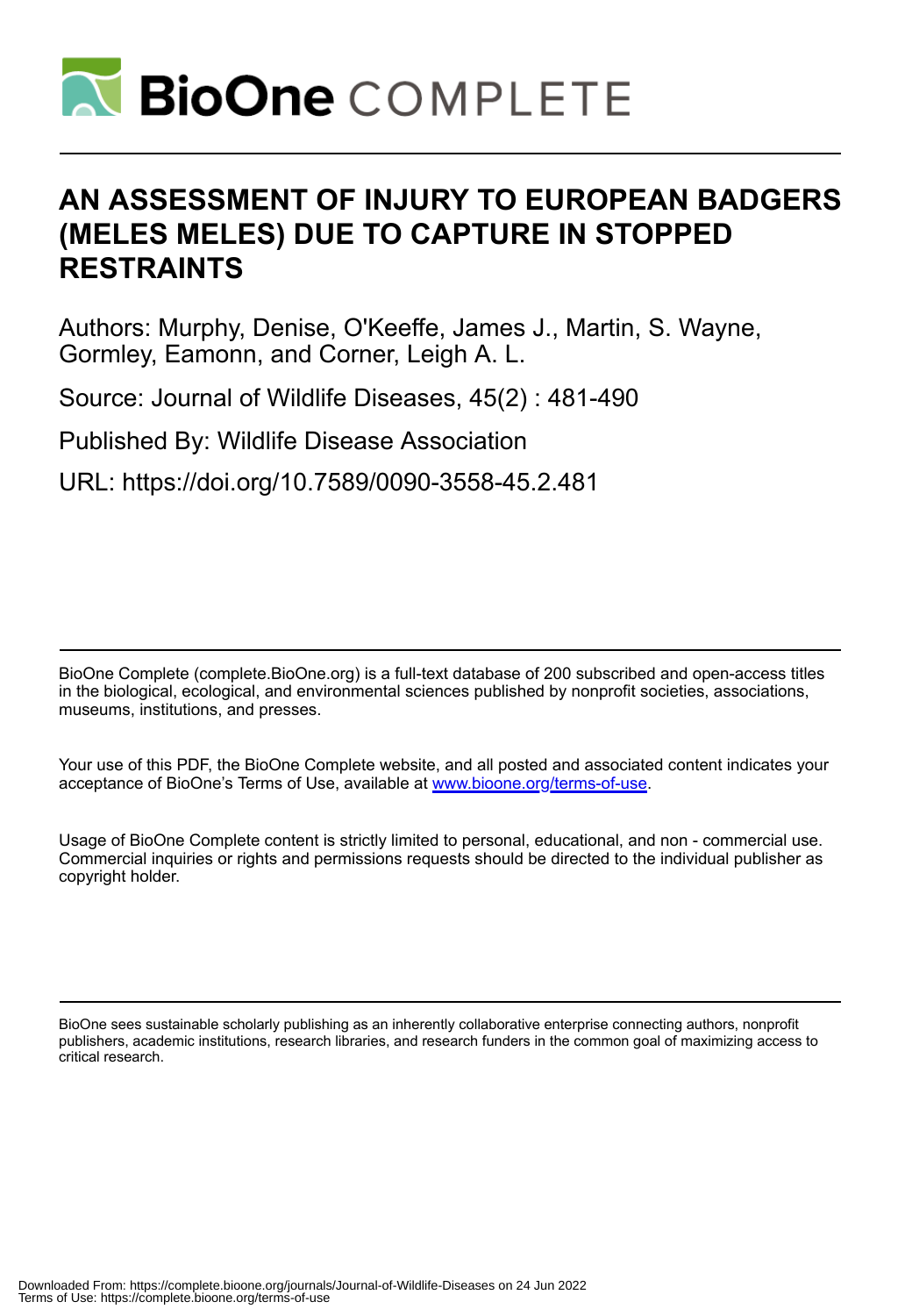# AN ASSESSMENT OF INJURY TO EUROPEAN BADGERS (MELES MELES) DUE TO CAPTURE IN STOPPED RESTRAINTS

Denise Murphy,<sup>1,4</sup> James J. O'Keeffe,<sup>2</sup> S. Wayne Martin,<sup>3</sup> Eamonn Gormley,<sup>1</sup> and Leigh A. L.  $\text{Corner}^1$ 

<sup>1</sup> School of Agriculture, Food Science and Veterinary Medicine, College of Life Sciences, University College Dublin, Belfield, Dublin 4, Ireland<br><sup>2</sup> Wildlife Unit, Department of Agriculture, Fisheries and Food, Agriculture House, Kildare Street, Dublin 2, Ireland

<sup>3</sup> Department of Population Medicine, Ontario Veterinary College, University of Guelph, Clinical Research Building, Guelph, Ontario N1G 2W1, Canada

<sup>4</sup> Corresponding author (email: denise.murphy@ucd.ie)

ABSTRACT: As part of ongoing culling operations, European badgers (Meles meles) were captured using stopped restraints in winter (October to December 2005) and summer (May to June 2006) in the Republic of Ireland. A subset of these badgers, those caught during four consecutive nights, was examined postmortem to determine the frequency and severity of physical injuries resulting from capture in the restraints. The skin and the tissues underlying the restraint of 343 badgers were assessed for injury by visual examination. There was an absence of skin damage or only minor skin abrasions in 88% of badgers; an absence of subcutaneous tissue injury or only localized subcutaneous tissue injury in 69%; and an absence of muscle injury or only slight muscle bruising in 99% of badgers. Only 2% of badgers had cuts to the skin and 5.5% had extensive subcutaneous edema, whereas 1.2% had areas of hemorrhage and tearing of the underlying muscle. Our results show that the majority of badgers examined sustained minimal injuries attributable to capture in stopped restraints.<br>Key words: Ba

Badger, capture, injury, Meles meles, stopped restraints.

#### **INTRODUCTION**

The European badger (Meles meles) is the principal wildlife reservoir of Mycobacterium bovis infection in the Republic of Ireland (Eves, 1999). Infection in the badger population contributes to the spread and persistence of tuberculosis in associated cattle herds (Gormley and Collins, 2000). The significant drop in prevalence of tuberculosis in cattle following the removal of infected badger populations in both the East Offaly study and Four Area study has clearly established the significance of the reservoir of infection in the badger population (O'Mairtin et al., 1998; Griffin et al., 2005).

In the Republic of Ireland, the badger is a protected species under national and international law and may only be removed under license. As part of the strategy to control bovine tuberculosis, badgers are removed where they have been identified as a probable source of an outbreak in cattle. Badgers are captured within a 2-km radius of the affected farm using stopped restraints made of multistrand steel wire wound around a core of nylon filament and designed to close to a minimum circumference of 28 cm. The stopped restraints have also been used in capture-release studies (Cheeseman and Mallinson, 1979; Southey et al., 2001). To date, no systematic studies have been undertaken to assess physical injuries arising from capture with stopped restraints. The aim of this study was to determine the frequency and severity of injury occurring when badgers were captured using stopped restraints and to identify potential risk factors for injury.

## MATERIALS AND METHODS

We examined badgers removed during two culling operations, one conducted in winter (October to December 2005  $[n=198]$ ) and one in summer (May to June 2006  $[n=145]$ ). Badgers were obtained from broad geographic areas covering 16 counties. The study badgers were captured during four consecutive nights, Sunday through Wednesday. The stopped restraints were 3 mm in diameter, 143 cm in length, and were constructed of a multistrand steel wire wound around a core of nylon filament. The restraints were fitted with a stop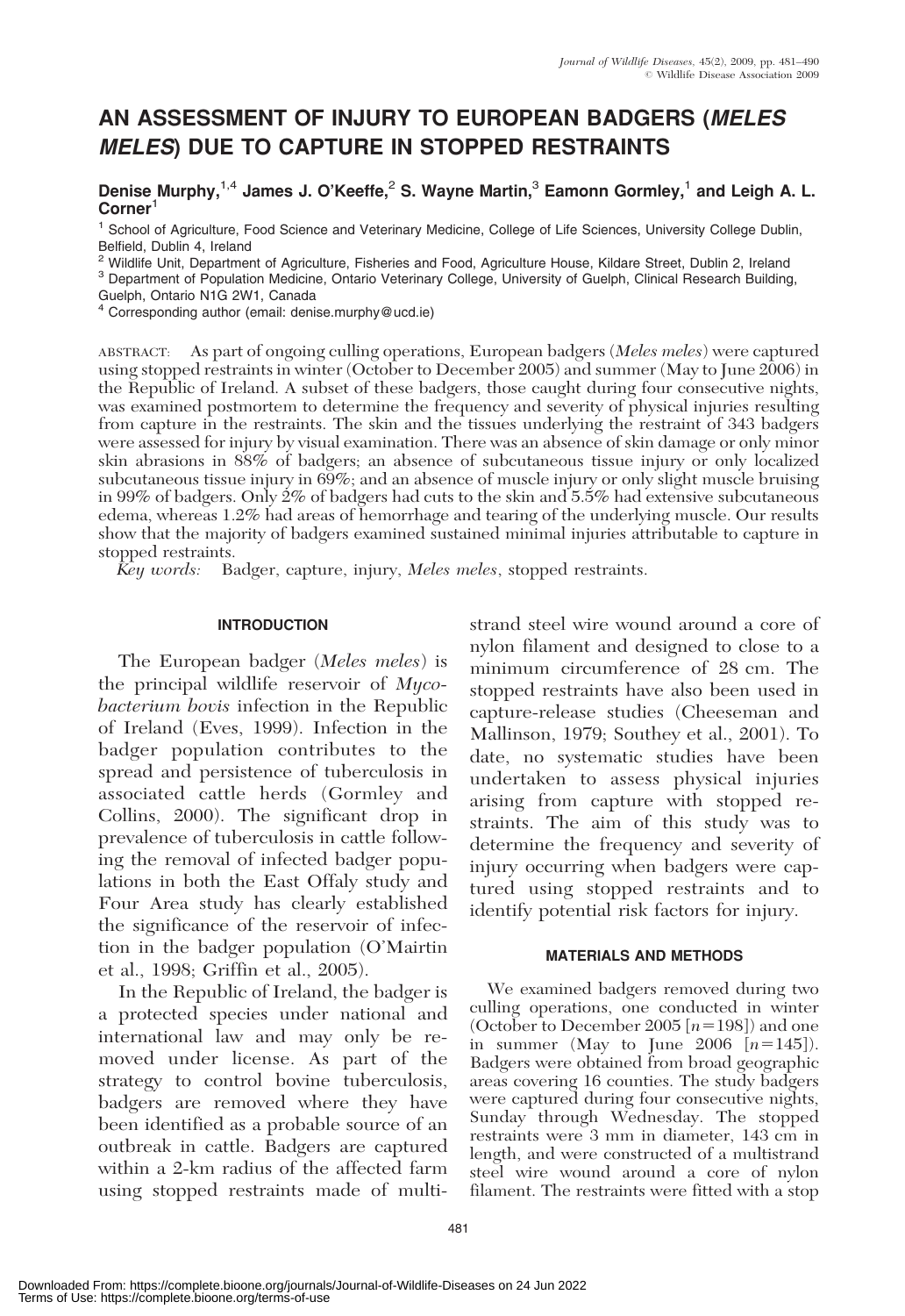mechanism to prevent them closing beyond a minimum circumference of 28 cm (DAFF, 1996). However, as part of this study, the stop distance of all restraints was recorded after capture. The restraint was secured in the ground with an angle iron and was held vertical by two wooden sticks with the base 1–2 cm off the ground. One or more restraints were placed in close proximity to the entrance of badger setts (badger setts are subterranean dens consisting of burrows that evolve into large labyrinths), whereas single restraints were laid on badger paths. Restraints were examined each morning after daybreak.

Badgers captured for the winter study were anesthetized with ketamine hydrochloride  $(0.1 \text{ ml/kg})$  and medetomidine (Domitor<sup>®</sup>)  $0.1 \text{ m}$ /kg), administered by intramuscular injection; blood was collected by jugular venipuncture, and the badger was then euthanized with an intravenous overdose of pentobarbital sodium. In the summer study, the badgers were euthanized by lethal gunshot. The badger carcasses were kept at ambient temperature for transport and thereafter stored at 4 C (if not examined postmortem within 12 hr). Most postmortem examinations were conducted within 24 hr of euthanasia (range, 8–48 hr). As part of the summer study, the location of the restraint in the environment (at a sett entrance or on a path), the terrain (flat ground or slope), the behavior of the badger on approach (resting, pacing, running, or thrashing), evidence of digging (yes or no) around the badger, the overnight weather conditions (wet or dry), and the physical condition of the restraint (smooth, few twists, very twisted, and/or frayed) were recorded.

We assessed restraint injury visually at postmortem examination and by histology. The conduct of the postmortem examination and the recording of observations were standardized to enable analysis of the results. The age (age classes: young  $\left[<18 \text{ mol}\right]$ , adult, or old, based on an assessment of tooth wear), sex, and body weight of each badger was recorded. The position of the restraint on the animal was recorded (Fig. 1), as was the badger's chest girth and restraint girth (girth of animal at level of restraint) and the stop distance of the restraint. The skin on the ventral surface from the chin to the pelvis was reflected, as was the skin from the sides and along the limbs. A classification scheme for injury was devised to standardize the description. The skin, subcutaneous tissues, and muscle were examined for gross pathology and classified by the degree of injury present (Table 1). In the description of muscle injury,



FIGURE 1. Positions of the restraints on captured badgers (Meles meles). Biopsy sites are indicated (X).

we included a category ''hematoma,'' based on casual observations made as part of a previous study. Although it was injury at the site of the restraint that was primarily recorded, we also noted capture-related injuries at other sites on the body.

A skin biopsy  $(1 \text{ cm wide} \times 3 \text{ cm long})$  was taken from a point approximately 3 cm to the left of ventral midline at the level of the restraint and fixed in 10% formalin (Fig. 1). The skin biopsies were sectioned at  $3 \mu m$  and stained with hematoxylin and eosin. We examined histologic sections independently of the gross pathologic findings for evidence of epidermal necrosis, dermal hemorrhage, inflammation, and degeneration, and each parameter was scored independently on a scale of 0–4 (0=absent, 4=most severe; Table 2). The sum of these scores was used as an overall histopathology score (minimum possible $=0$ , maximum possible $=80$ ) for each badger.

We applied descriptive statistics for the initial categorization of injury (Tables 1 and 2). For statistical analysis, injury data were categorized into dichotomous groups. For gross pathology of the skin, an absence of injury and minor injuries were combined, as were severe injuries and cuts. For gross pathology of the subcutaneous tissue, an absence of injury and localized edema/petechial hemorrhage were combined, as were moderate and extensive edema/hemorrhage. For gross pathology of muscle, the three categories of muscle injury were combined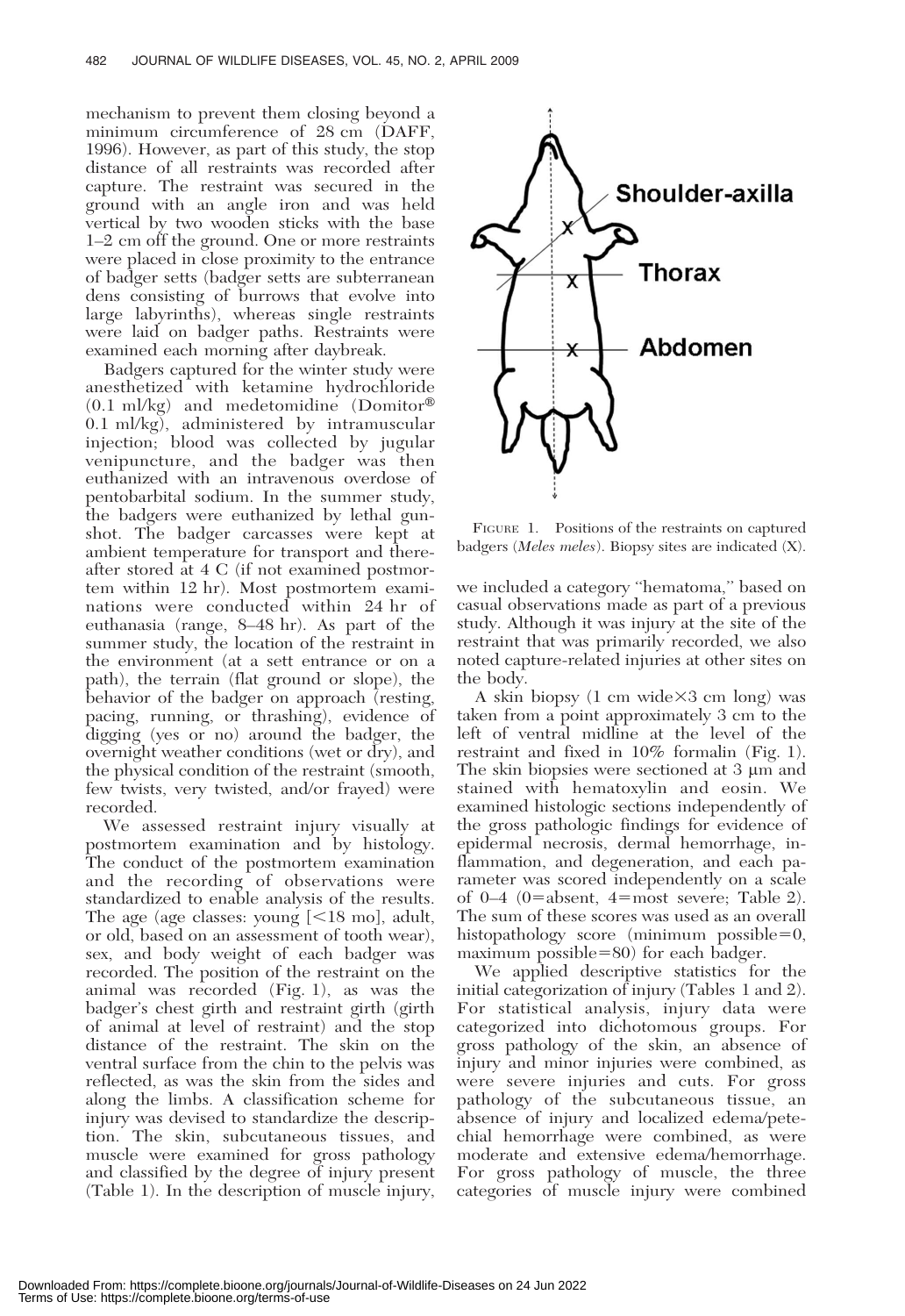| Level        | Classification                              | Definition                                                                      |                | Thorax Abdomen | Shoulder/<br>axilla | Total          |
|--------------|---------------------------------------------|---------------------------------------------------------------------------------|----------------|----------------|---------------------|----------------|
| Skin         | No damage                                   | No marking of skin                                                              | 7              | 8              | $\Omega$            | 15             |
|              | Hair loss/minor<br>abrasion                 | because of restraint<br>Hair loss or minor denuding<br>of epithelium but no cut | 152            | 111            | 24                  | 287            |
|              | Severe abrasion/<br>bruising                | More severe epithelial denuding<br>and bruising but no cut                      | 14             | 17             | 3                   | 34             |
|              | Cut                                         | Any cut to the skin                                                             | 3              | 3              | $\mathbf{1}$        | 7              |
| Total skin   |                                             |                                                                                 | 176            | 139            | 28                  | 343            |
| Subcutaneous | No damage                                   | No edema or hemorrhage                                                          | 3              | 13             | $\theta$            | 16             |
| tissue       | Localized edema/<br>petechial<br>hemorrhage | Edema± petechial hemorrhage<br>extending $\leq 10$ cm                           | 115            | 104            | 1                   | 220            |
|              | Moderate edema/<br>petechial<br>hemorrhage  | $Edema ± petechial$ hemorrhage<br>extending 10–20 cm                            | 54             | 19             | 15                  | 88             |
|              | Extensive edema/<br>hemorrhage              | $Edema ±$ hemorrhage extending<br>$>20$ cm                                      | $\overline{4}$ | 3              | 12                  | 19             |
|              | Total subcutaneous tissue                   |                                                                                 | 176            | 139            | 28                  | 343            |
| Muscle       | No damage                                   | No visible damage                                                               | 98             | 117            | 9                   | 224            |
|              | <b>Bruising</b>                             | Slight muscle hemorrhage but<br>no tearing of muscle                            | 77             | 20             | 18                  | 115            |
|              | Tearing/<br>hemorrhage                      | Visible tearing of muscle and<br>severe hemorrhage                              | 1              | $\mathfrak{2}$ | 1                   | $\overline{4}$ |
|              | Hematoma                                    | Hematoma formation in muscle                                                    | $\Omega$       | $\Omega$       | $\Omega$            | $\theta$       |
| Total muscle |                                             |                                                                                 | 176            | 139            | 28                  | 343            |

TABLE 1. Classification and definition of injuries to badgers because of capture in stopped restraints based on gross pathology: injuries recorded in 343 badgers (Meles meles) captured in stopped restraints in the Republic of Ireland, 2005–06.

(i.e., some injury vs. no injury). The histopathology scores were not normally distributed, so the median histopathology score (13; range, 0–47) was used to dichotomize the score.

Independent variables evaluated for associations with observed injuries included season, age, sex, body weight, chest girth, restraint girth, stop distance, and the position of the restraint on the body. The badgers' behavior, the location of the restraint in the environment, the topography of the local terrain, the physical condition of the restraint, the weather conditions, and the time period from dawn to euthanasia were recorded in the summer part of the study. The descriptive statistics we used included the Mann-Whitney test, to compare continuous variables between two groups, and the Kruskal-Wallis test, when there were three or more groups. We measured the degree of association between body weight and chest girth and restraint girth, and between chest girth and restraint girth using Pearson's correlation coefficient. All independent variables were tested for univariable associations with the four outcome variables (skin injury, subcutaneous tissue injury and muscle injury,

or skin histopathology score) using simple logistic regression. Independent variables with  $<$ 5% missing values and P $<$ 0.2 were included in an initial multiple logistic regression model for each of the four outcomes (this excluded all variables recorded only in the summer). The independent variables were further evaluated with backward elimination, with at  $P<0.05$ (Dohoo et al., 2003). All statistical analyses were done using STATA SE 9 (StataCorp, College Station, Texas, USA).

#### RESULTS

The sex and age of the 343 badgers examined in this study; parameters including body weight, restraint girth, and chest girth; and the stop distance of the restraints, subdivided by age groups and season, are shown in Table 3. The proportion of males captured decreased with age in the winter  $(P=0.001)$  but not in the summer  $(P=0.79)$ . We found a significant difference in body weight  $(P<0.001)$  and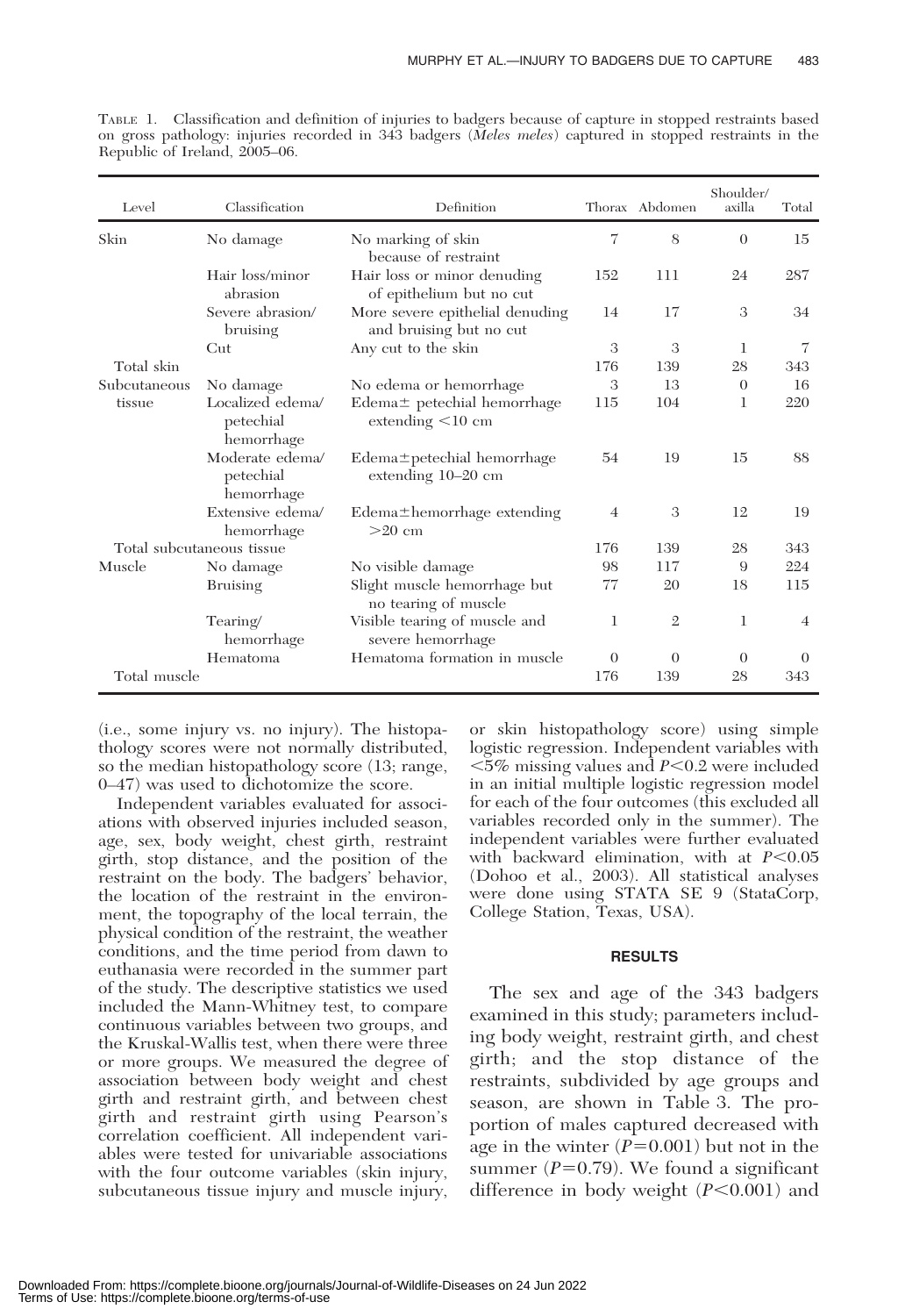| Skin      | Histopathologic feature <sup>b</sup>       | $\boldsymbol{0}$ | 1   | $\mathbf{2}$ | 3              | $\overline{4}$ |
|-----------|--------------------------------------------|------------------|-----|--------------|----------------|----------------|
| Epidermis | Erosion                                    | 194              | 81  | 21           | 23             | 8              |
|           | Epidermal necrosis                         | 58               | 120 | 87           | 53             | 9              |
|           | Cleft formation                            | 183              | 94  | 36           | 13             | 1              |
|           | Fibrin                                     | 274              | 42  | 10           | 1              | $\theta$       |
|           | Proteinaceous material                     | 290              | 28  | 7            | $\mathfrak{2}$ | $\theta$       |
|           | Cells, intact                              | 247              | 60  | 14           | $\overline{5}$ | 1              |
|           | Cells, degenerate                          | 262              | 48  | 12           | $\overline{5}$ | $\theta$       |
| Dermis    | Dermal hemorrhage/hyperemia                | 9                | 157 | 122          | 37             | $\overline{2}$ |
|           | Dermal inflammation                        | 17               | 173 | 92           | 41             | $\overline{4}$ |
|           | Dermal degeneration                        | 46               | 139 | 108          | 34             | $\theta$       |
|           | Superficial dermal blood vessels           |                  |     |              |                |                |
|           | Hyperemia                                  | 40               | 181 | 89           | 17             | $\theta$       |
|           | Cuffing                                    | 152              | 158 | 16           | 1              | $\theta$       |
|           | Cells, intact                              | 152              | 163 | 12           | $\theta$       | $\theta$       |
|           | Cells, degenerate                          | 313              | 12  | 2            | $\theta$       | $\theta$       |
|           | Periadnexal blood vessels                  |                  |     |              |                |                |
|           | Hyperemia                                  | 27               | 187 | 102          | 11             | $\theta$       |
|           | Cuffing                                    | 141              | 163 | 22           | 1              | $\theta$       |
|           | Cells, intact                              | 142              | 168 | 16           | 1              | $\theta$       |
|           | Cells, degenerate                          | 310              | 16  | 1            | $\theta$       | $\theta$       |
|           | Hair follicle/sebaceous gland degeneration | 204              | 85  | 34           | $\overline{4}$ | $\theta$       |
|           | Hemorrhage dermal-subcutaneous junction    | 260              | 47  | 17           | 3              | $\theta$       |

TABLE 2. The histopathologic features examined and scores<sup>a</sup> applied to skin biopsies ( $n=327$ ) of badgers (Meles meles) in the Republic of Ireland, 2005–06.

<sup>a</sup> Histologic sections were examined independent of the gross pathologic findings, and each parameter was scored independently on scale of  $0-4$  ( $0=$ absent,  $4=$ most severe).

 $\frac{b}{b}$  Erosion = loss of part or all of thickness of epidermis; necrosis = cell death; cleft formation = separation of epidermis and dermis; hyperemia = excess blood present; cuffing = white blood cells around a blood vessel; periadnexal = around hair follicle, sebaceous gland, or sweat gland

|  |                                                                         |  | TABLE 3. The sex, age, weight (kg), restraint girth (cm), and chest girth (cm) recorded for young, adult, and             |  |
|--|-------------------------------------------------------------------------|--|---------------------------------------------------------------------------------------------------------------------------|--|
|  |                                                                         |  | old badgers ( <i>Meles meles</i> ; $n=343$ ) captured in stopped restraints, and the stop distance (cm) of the restraints |  |
|  | after capture in winter and summer in the Republic of Ireland, 2005–06. |  |                                                                                                                           |  |

|                 |                   | Total, median              |                   |                 |
|-----------------|-------------------|----------------------------|-------------------|-----------------|
| Variable        | Young $(< 18$ mo) | Adult $(18–60 \text{ mo})$ | Old $(>60$ mo)    | (range)         |
| Winter          |                   |                            |                   |                 |
| Female          | 10                | 76                         | 29                | 115             |
| Male            | 16                | 61                         | 6                 | 83              |
| Weight          | $8(6-11)$         | $10(6-14)$                 | $11(5-15)$        | $10(5-15)$      |
| Restraint girth | $38(34-49)$       | $43(27-52)$                | $44.5(33 - 51.5)$ | $43(27-52)$     |
| Chest girth     | $40(34-49)$       | $45(33 - 53)$              | $45(33 - 51.5)$   | $44.5(33 - 53)$ |
| Stop distance   | $28.2(27-30.5)$   | $28.5(24-31)$              | $28.5(25.5-30.6)$ | $28.5(24-31)$   |
| Summer          |                   |                            |                   |                 |
| Female          | 5                 | 60                         | 12                | 77              |
| Male            | $\overline{5}$    | 55                         | 8                 | 68              |
| Weight          | $7.1(6-7.9)$      | $8.6(6.4-11)$              | $8.5(6.6-10.9)$   | $8.5(6-11)$     |
| Restraint girth | $34(28-36)$       | $36(27-50)$                | $37.5(33 - 42)$   | $36(27-50)$     |
| Chest girth     | $35(29-37)$       | $39(34 - 51)$              | $39(33-43)$       | $39(29 - 51)$   |
| Stop distance   | $28(27-29.5)$     | $28(26.5-30)$              | $28(25.5-29.5)$   | $28(25.5-30)$   |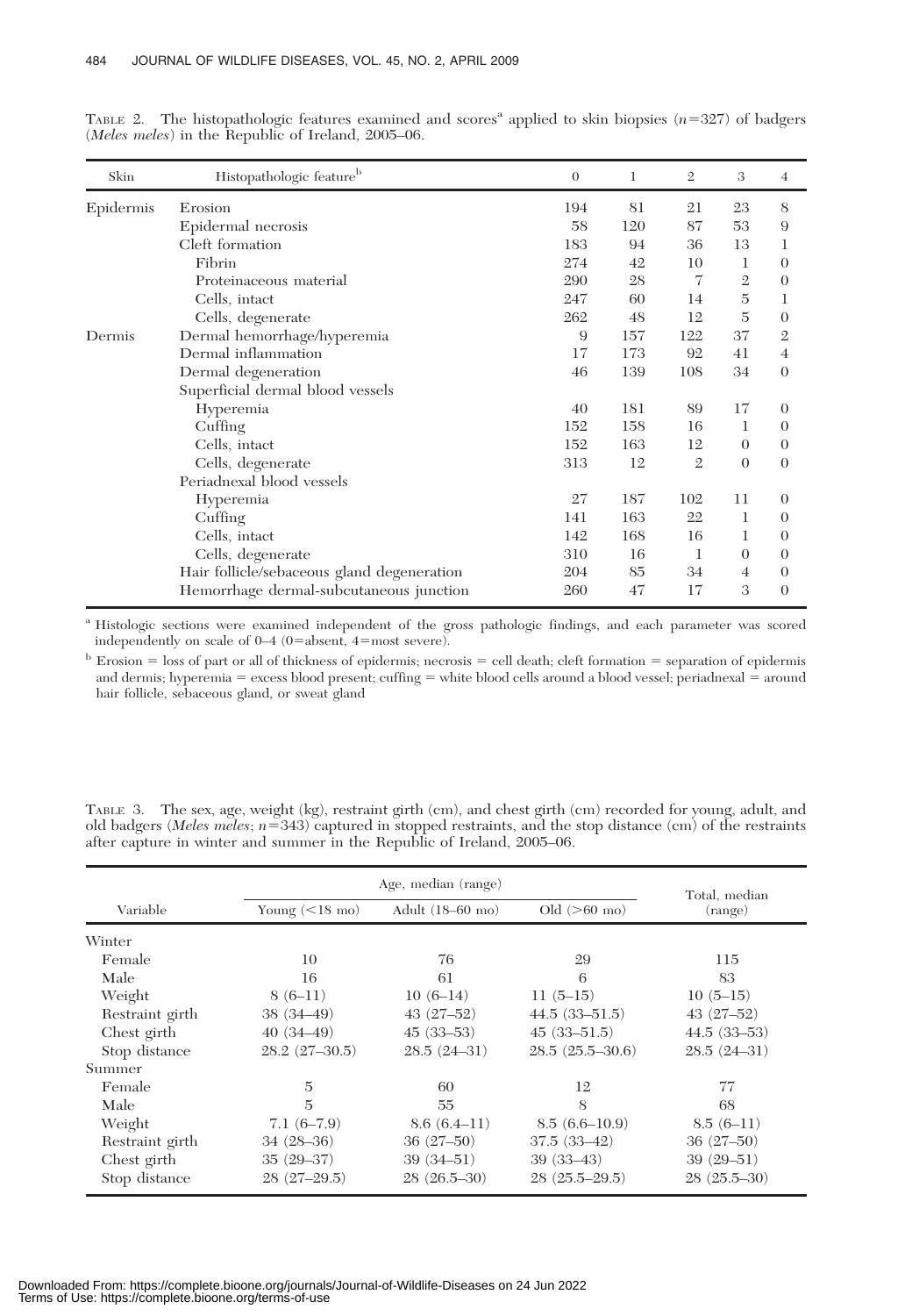chest girth  $(P=0.03)$  between males and females in the summer but not in the winter ( $P=0.23$  and  $P=0.59$ , respectively). The restraint girth  $(P=0.17)$  or stop distance  $(P=0.60)$  did not differ significantly between the sexes. We also found significant differences in body weight  $(P<0.001)$ , chest girth  $(P<0.001)$ , and restraint girth  $(P<0.001)$  among the age groups. Young animals had lower body weights  $(P<0.001)$  and significantly smaller chest girths  $(P<0.001)$  and restraint girths  $(P=0.001)$  than adult or old animals in both summer and winter, whereas adult animals had significantly lower body weights  $(P=0.001)$  than old animals in the winter but not in the summer. The stop distance of the restraint did not differ significantly among the age groups  $(P=0.72)$ . We found that season had a significant effect on weight  $(P<0.001)$ , chest girth  $(P<0.001)$ , restraint girth  $(P<0.001)$ , stop distance  $(P<0.001)$ , and the position of the restraint on the body  $(P<0.001)$  but not on age  $(P=0.08)$  or sex  $(P=0.36)$ . Both weight  $(P<0.001)$  and restraint girth  $(P<0.001)$  had a significant effect on the position of the restraint, but chest girth  $(P=0.76)$  did not. We found a strong and significant correlation between body weight and chest girth  $(r=0.76,$  $P<0.001$ ), between body weight and restraint girth  $(r=0.72, P<0.001)$ , and between chest girth and restraint girth  $(r=0.83, P<0.001)$ . Therefore, in the logistic regression model, we selected chest girth as the single indicator of body size because we believe it provided the most accurate measure among the three variables.

The 343 badgers were captured using 361 restraints: 327 badgers were captured with one restraint  $(n=327)$ , 14 badgers with two restraints  $(n=28)$ , and two badgers with three restraints  $(n=6)$ . Data were collected separately for each restraint position, irrespective of whether there was one or more restraints at the position. There were seven badgers with two restraint positions (i.e., we recorded 350 separate restraint positions for 343 badgers). For analysis, we randomly selected one restraint position for each of the seven animals that had two restraint positions. Badgers were restrained at the thorax  $(n=176; 51.3\%)$ , abdomen  $(n=139;$ 40.5%), and diagonally across from the shoulder to the axilla  $(n=28; 8.2\%)$ . Two badgers caught at the thorax had their right forelimb caught in the restraint also; these animals were classified as caught at the thorax.

#### Gross pathology

There was an absence of injury or only minor skin abrasions in 302 (88%) cases. More serious classes of skin injury were observed in 41 (12%) cases, including severe skin abrasion and bruising in 34 cases (10%) and cuts in the skin in seven cases (2%; Table 1). The damage seen in those seven cases included a single cut of  $\leq 1$  cm long  $(n=3)$ , a 4-cm-long cut  $(n=1)$ , seven cuts 1–2 cm long along the line of the restraint  $(n=1)$ , and two cases with severe cuts. Of the latter two, in one animal, the cut extended across the ventral abdomen for 15 cm and was 1 cm wide, whereas in the other animal, the cut extended for 15 cm from the right axilla to the point of the left shoulder and was 6 cm wide at its widest. There were no observable subcutaneous tissue injuries in 16 (4.7%) cases, whereas localized damage was seen in 220 (64.1%) cases, moderate damage in 88 (25.7%) cases, and extensive damage in  $19$   $(5.5\%)$  cases (Table 1). There was no observable muscle injury in 224 (65.3%) cases, with a further 115  $(33.5\%)$  cases and four  $(1.2\%)$  cases showing slight or more serious muscle injury, respectively. No case of hematoma formation was observed (Table 1).

Additional capture injuries at sites other than where the restraint was located were observed in seven (2%) badgers. One badger had superficial skin abrasions on its chin, lips, one hind foot, and on the nail bed of one forefoot. This badger had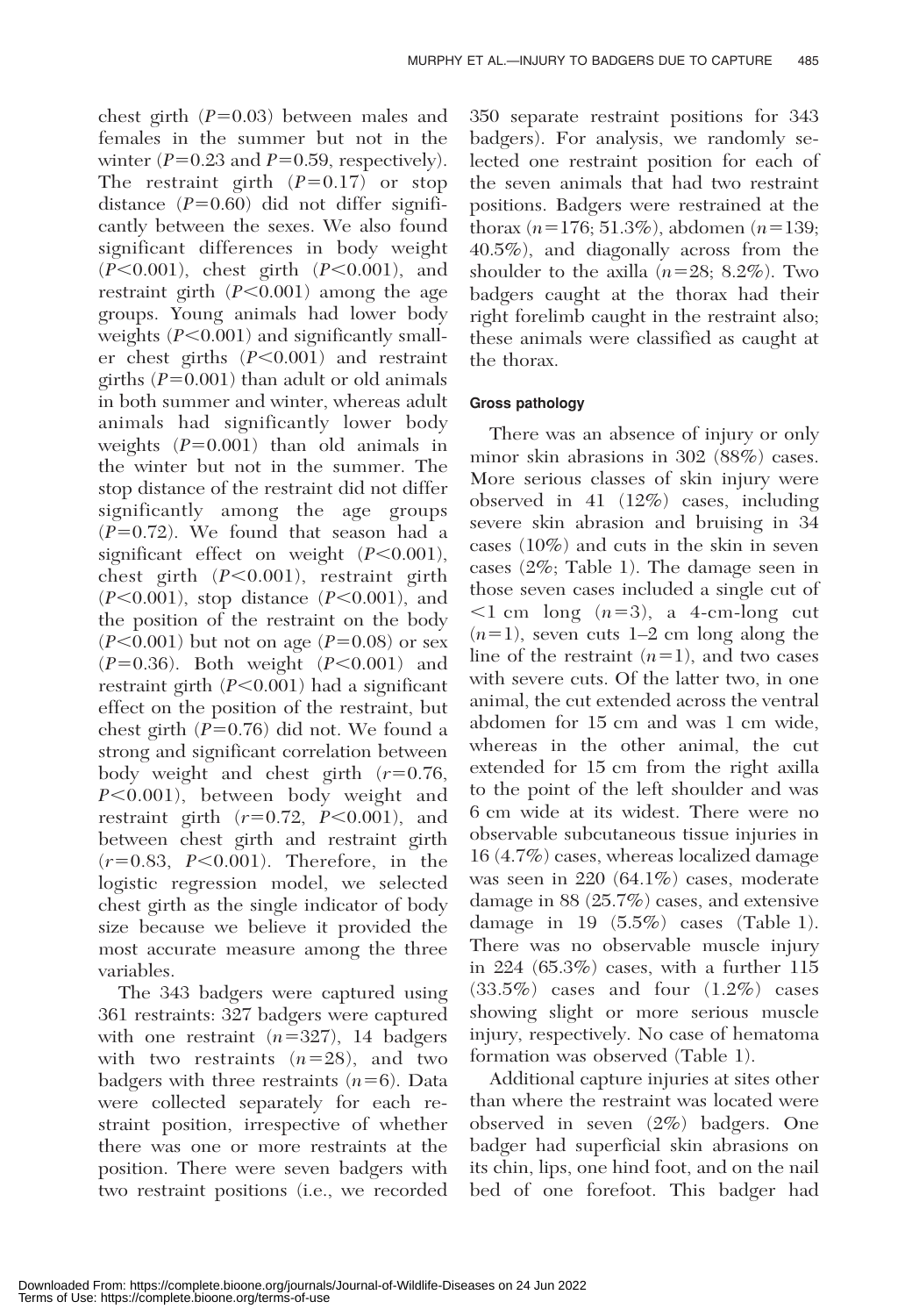multiple 1–2 cm cuts in the skin underlying the restraint. Two badgers each had a broken nail, and the remaining four had only superficial abrasions to nails, minor skin abrasions on the lower limbs, or superficial skin abrasion on a lip. Damage to teeth because of capture was not observed.

#### Additional observations

The time of euthanasia was recorded for 171 badgers (49.8%), with 41(20.7%) in the winter and 130 (89.6%) in the summer study, and from this, we calculated the time from dawn to euthanasia. The mean time from dawn to euthanasia in the summer (270 min; range, 53–436 min) was significantly  $(P<0.001)$  longer than the mean time in the winter (155 min; range, 30–335 min).

During the summer study,  $68\%$  ( $n=95$ ) of badgers were captured on a path, 31.4%  $(n=44)$  were captured at the sett entrance, and one badger was captured with two restraints, one at the sett entrance and the other on a path. Most  $(56\%, n=80)$  of restraints were laid on flat ground, with  $43.7\%$   $(n=62)$  on a slope. Placement of restraints did not influence injury (Table 4). There was evidence of digging by the badger in  $80.4\%$  ( $n=115$ ) of cases. Badger behavior on approach ranged from resting  $(54.5\%, n=79)$  to thrashing  $(22.8\%, n=33)$ . The more active the badger was while in the restraint, the more likely that injury would occur. Overnight weather was dry on 61%  $(n=86)$  of occasions and wet on 39%  $(n=55)$  of occasions. Examination of the restraints following their use showed 38.3%  $(n=54)$  were smooth, whereas 61.7%  $(n=87)$  had some degree of twisting, unraveling, or fraying. Damaged restraints were associated with an increased risk of injury.

Ten badgers (2.9%) were captured with

TABLE 4. Odds ratios from univariable analysis of risk factors for injury to skin, subcutaneous tissue and muscle and skin histopathology of badgers (Meles meles) following capture in stopped restraints. Odds ratios  $\leq$ 1 indicate a sparing factor; odds ratios  $\geq$ 1 indicate a risk factor.

|                                         | Odds ratio <sup>a</sup> |                            |                                      |                                      |  |  |  |
|-----------------------------------------|-------------------------|----------------------------|--------------------------------------|--------------------------------------|--|--|--|
| Variable                                | Skin injury             | Subcutaneous tissue injury | Muscle injury                        | Skin histopathology                  |  |  |  |
| Season                                  | $5.1^{\rm b}$           | $2.5^{\rm b}$              | $2.5^{\rm b}$                        | $3.2^{\rm b}$                        |  |  |  |
| Weight                                  | 0.6 <sup>b</sup>        | 0.9 <sup>c</sup>           | 0.8 <sup>b</sup>                     | 0.8 <sup>b</sup>                     |  |  |  |
| Old vs. adult                           | $0.3^\circ$             | $1.6^\circ$                | $2.1^{\rm b}$                        | <b>NS</b>                            |  |  |  |
| Young vs. adult                         | $2.1^\circ$             | <b>NS</b>                  | $1.7^{\circ}$                        | NS                                   |  |  |  |
| Old vs. $\gamma$ oung <sup>d</sup>      | 0.1 <sup>b</sup>        | NS                         | NS                                   | <b>NS</b>                            |  |  |  |
| Chest girth                             | 0.8 <sup>b</sup>        | 0.9 <sup>b</sup>           | 0.9 <sup>b</sup>                     | 0.9 <sup>b</sup><br>0.9 <sup>b</sup> |  |  |  |
| Restraint girth                         | 0.8 <sup>b</sup>        |                            | 0.9 <sup>b</sup><br>0.9 <sup>b</sup> |                                      |  |  |  |
| Stop distance                           | 0.6 <sup>b</sup>        | 0.8 <sup>c</sup>           | NS                                   | NS                                   |  |  |  |
| Thorax vs. abdomen                      | $0.5^{\circ}$           | $2.4^{\rm b}$              | $4.1^{\rm b}$                        | <b>NS</b>                            |  |  |  |
| Shoulder/axilla vs. abdomen             | $_{NS}$                 | $142.4^{\mathrm{b}}$       | 11.1 <sup>b</sup>                    | <b>NS</b>                            |  |  |  |
| Shoulder/axilla vs. thorax <sup>d</sup> | NS.                     | 58.6 <sup>b</sup>          | 2.7 <sup>b</sup>                     | <b>NS</b>                            |  |  |  |
| Daylight to euthanasia (hr)             | 1.6 <sup>b</sup>        | $1.2^{\circ}$              | 1.3 <sup>b</sup>                     | 1.3 <sup>b</sup>                     |  |  |  |
| Summer variables                        |                         |                            |                                      |                                      |  |  |  |
| Pacing vs. resting                      | NS                      | $0.5^{\circ}$              | $0.5^{\circ}$                        | <b>NS</b>                            |  |  |  |
| Running vs. resting                     | NS                      | $7.4^{\circ}$              | 6 <sup>c</sup>                       | <b>NS</b>                            |  |  |  |
| Damaged restraint                       | 2.8 <sup>b</sup>        | $2.0^\circ$                | $1.7^\circ$                          | $2.4^{\rm b}$                        |  |  |  |
| Terrain                                 | NS                      | NS                         | <b>NS</b>                            | 1.8 <sup>c</sup>                     |  |  |  |
| Dry weather                             | NS                      | <b>NS</b>                  | $0.5^{\rm b}$                        | <b>NS</b>                            |  |  |  |

 $^{\rm a}$  NS=nonsignificant,  $P{>}0.2.$ 

<sup>d</sup> Postestimation testing.

 $b$   $P<0.05$ .

 $^{\circ}$  P < 0.2.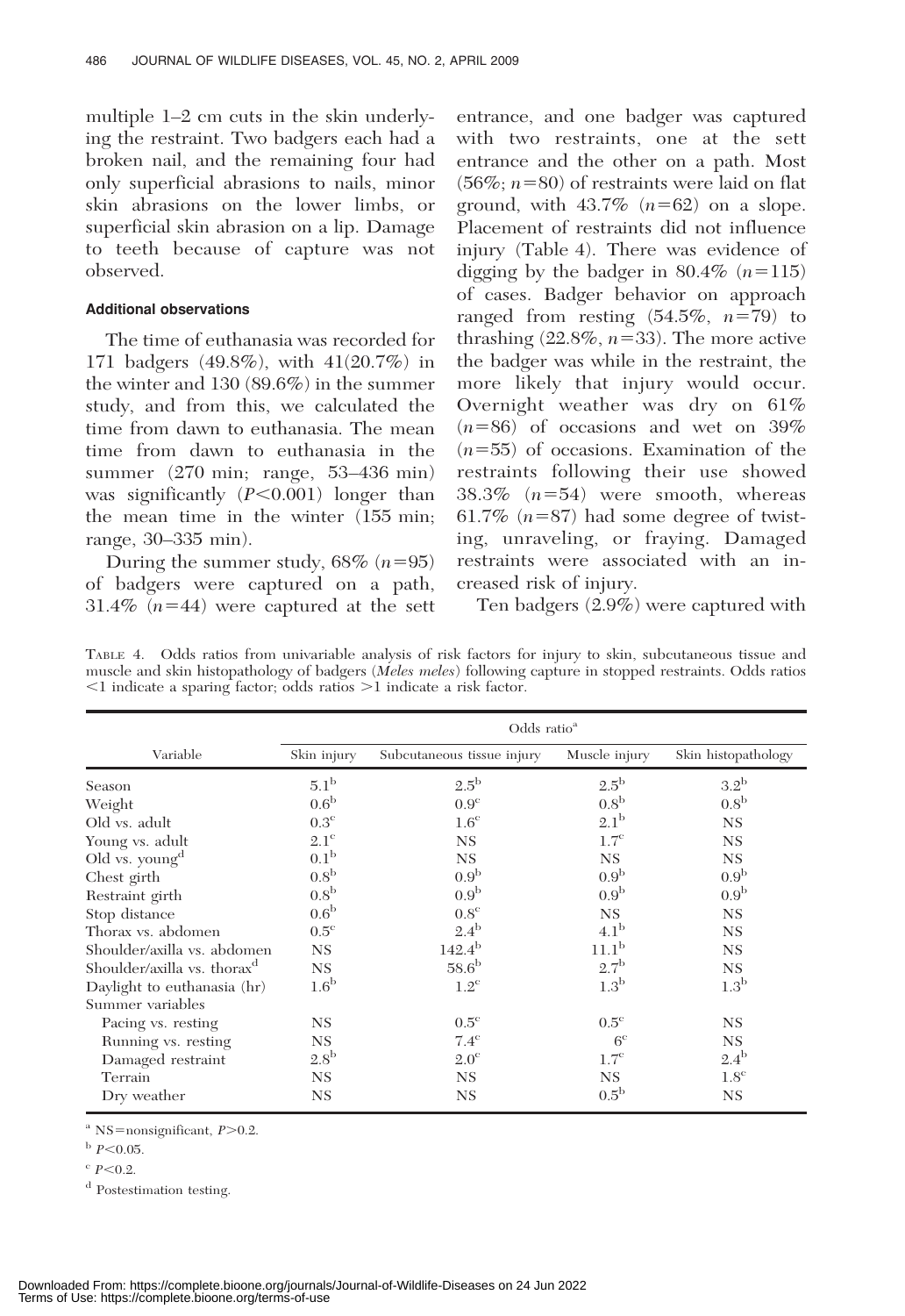more than one restraint at the same position on the body. These badgers had significantly higher odds of skin injury as assessed by gross pathology than those captured with a single restraint (odds ratio  $[OR]=6.4, P=0.007$ .

#### Histopathology

Of the skin biopsies examined  $(n=327)$ , 54% showed minimal or no evidence of epidermal necrosis, 51% had minimal or no evidence of dermal hemorrhage, 58% had minimal or no evidence of dermal inflammation, and 57% had minimal or no evidence of dermal degeneration (Table 2).

There was a low, but significant, correlation between the histopathology scores and the gross pathology classification of the skin  $(r=0.34, P<0.001)$ . The correlation was significant in the summer  $(r=0.47, P<0.001)$  but not in the winter  $(r=0.13, P=0.078).$ 

#### Data analysis

For univariable and multivariable analysis, we confined the data set to those animals caught with a single restraint at one of the three positions on the body  $(n=334)$ . Risk factors significant for injury following univariable analysis are listed in Table 4. The final logistic regression models for risk factors for injury based on histopathology of the skin and gross pathology of the skin, subcutaneous tissue, and muscle are shown in Table 5. Sex was not significant in any model. Season was a significant risk factor for histopathologic outcomes with higher scores in the summer. Smaller chest girths and smaller stop distances were significant risk factors for skin injury. Season (capture in the summer) and the position of the restraint on the body were significant risk factors for subcutaneous tissue injury; the odds of injury were significantly higher when the restraint lay diagonally from the shoulder to axilla  $(OR=182.1)$  and was significantly higher when the restraint was at the thorax  $(OR=3.7)$  compared with at the abdomen. Injury observed when the restraint was at the shoulder/axilla was significantly higher  $(OR=49.2)$  than when the restraint was at

TABLE 5. Odds ratios from multivariable logistic regression models for risk factors for badger (Meles meles) injury because of capture in stopped restraints, based on gross pathology at the level of the skin, subcutaneous tissue and muscle, and skin histopathology.

| Histopathology                          | Odds ratio | Coefficient | SE   | $\widetilde{\sim}$ | P >  z | $95\%$ CI <sup>a</sup> |        |
|-----------------------------------------|------------|-------------|------|--------------------|--------|------------------------|--------|
| Skin lesion                             |            |             |      |                    |        |                        |        |
| Summer                                  | 3.2        | 1.2         | 0.24 | 4.86               | 0.00   | 0.7                    | 1.6    |
| Gross pathology skin injury             |            |             |      |                    |        |                        |        |
| Chest girth                             | 0.8        | $-0.2$      | 0.05 | $-3.85$            | 0.00   | $-0.3$                 | $-0.1$ |
| Stop distance                           | 0.6        | $-0.5$      | 0.21 | $-2.28$            | 0.02   | $-0.9$                 | $-0.1$ |
| Subcutaneous injury                     |            |             |      |                    |        |                        |        |
| Thorax vs. abdomen                      | 3.7        | 1.3         | 0.3  | 4.13               | 0.00   | 0.7                    | 1.9    |
| Shoulder/axilla vs. abdomen             | 182.1      | 5.2         | 1.1  | 4.91               | 0.00   | 3.1                    | 7.3    |
| Shoulder/axilla vs. thorax <sup>b</sup> | 49.2       | 3.9         | 1.0  | 3.75               | 0.00   | 1.9                    | 5.9    |
| Summer                                  | 3.6        | 1.3         | 0.3  | 4.27               | 0.00   | 0.7                    | 1.9    |
| Muscle injury                           |            |             |      |                    |        |                        |        |
| Thorax vs. abdomen                      | 7.2        | 2.0         | 0.3  | 5.95               | 0.00   | 1.3                    | 2.6    |
| Shoulder/axilla vs. abdomen             | 14.4       | 2.7         | 0.5  | 5.26               | 0.00   | 1.7                    | 3.7    |
| Shoulder/axilla vs. thorax <sup>b</sup> | 2.0        | 0.7         | 0.5  | 1.48               | 0.14   | $-0.2$                 | 1.6    |
| Old vs. adult                           | 2.0        | 0.7         | 0.3  | 2.02               | 0.04   | 0.02                   | 1.4    |
| Young vs. adult                         | 3.0        | 1.1         | 0.4  | 2.43               | 0.02   | 0.2                    | 2.0    |
| Old vs. $\gamma$ oung $\mu$             | 0.7        | $-0.4$      | 0.5  | $-0.78$            | 0.44   | $-1.4$                 | 0.6    |
| Summer                                  | 5.1        | 1.6         | 0.3  | 5.4                | 0.00   | 1.0                    | 2.2    |

 $^{\rm a}$  CI = confidence interval.

**b** Postestimation testing.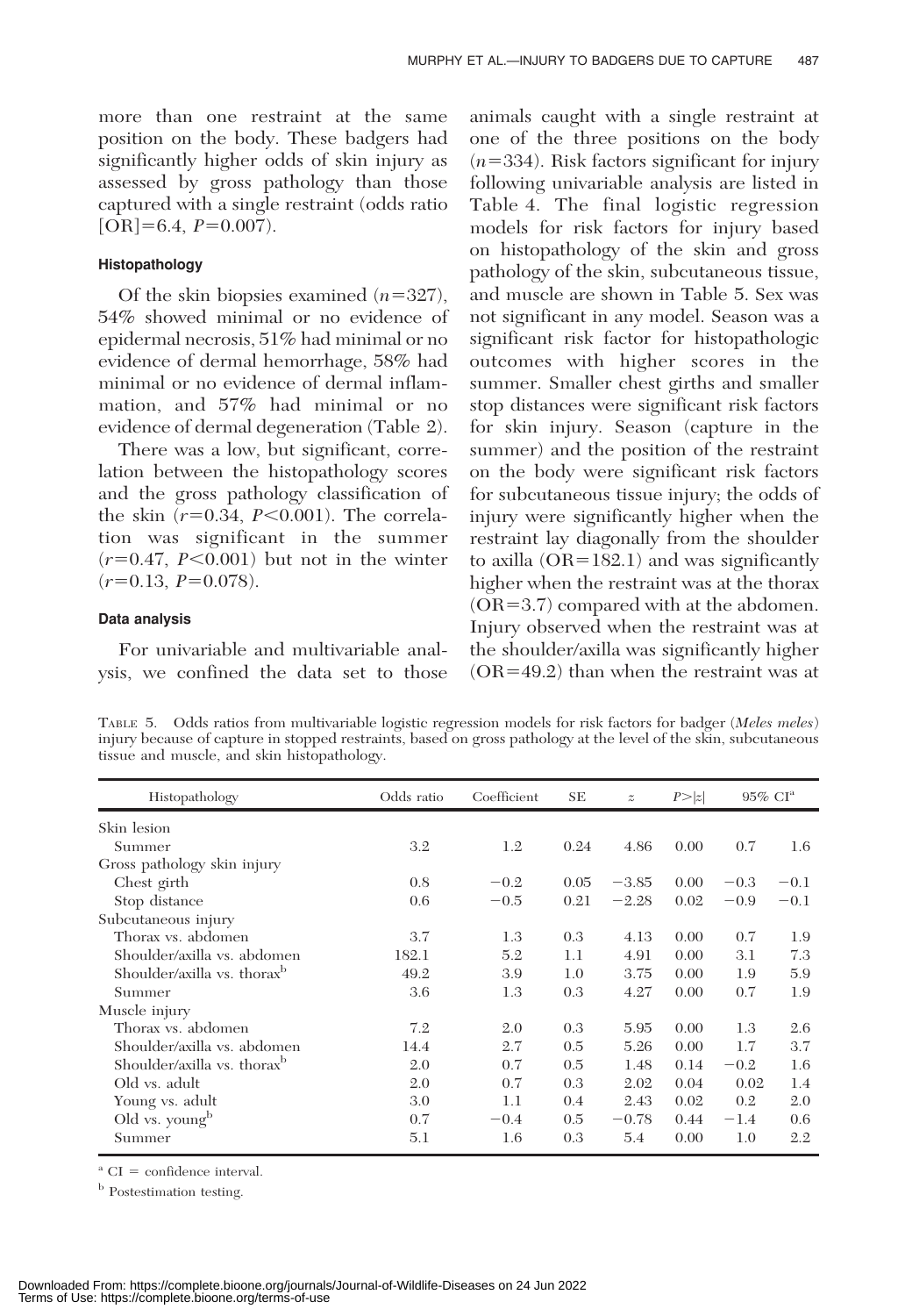the thorax. Season (capture in the summer), age, and the position of the restraint on the body were significant risk factors for muscle injury. Both young  $(OR=3.0)$ and old  $(OR=2.0)$  animals had significantly higher odds of muscle injury than adult animals, whereas the odds ratio for muscle injury was significantly higher when the restraint lay diagonally from shoulder to axilla  $(OR=14.4)$  or at the thorax  $(OR=7.2)$  compared with when it was at the abdomen. We found no interaction between season and the position of the restraint on the animal for either subcutaneous  $(P=0.11)$  or muscle injuries  $(P=0.28)$ . The effect of age depended on neither season  $(P=0.40)$  nor the position of the restraint  $(P=0.57)$  for muscle injury. Although chest girth was not significant in the final models for subcutaneous or muscle injury, there was no interaction between it and season with respect to degree of injury.

## **DISCUSSION**

In this study, physical injuries to badgers attributable to capture in stopped restraints were classified according to the severity of the injuries. The majority of badgers suffered minimal injury as a result of capture by this method. In the small number of cases where more serious injury was observed, multivariable analysis identified a number of factors that may have influenced the degree of injury sustained: These included season, age, chest girth (highly correlated to weight and restraint girth), the position of the restraint on the body, and the stop distance of the restraint.

Season was a general predictor of injury at all three levels (skin, subcutaneous tissue, and muscle), with less serious injuries observed in the winter than the summer. The effect of season on injury did not depend on the position of the restraint on the animal or on age. When we included season, age, and chest girth in the same models, we found that only season and/or age were significant factors associated with subcutaneous or muscle injury. This indicated that chest girth effects on these injuries were confounded by season and/ or age. As expected, there was a strong correlation between body weight, chest girth, and restraint girth, with lower body weights correlated with smaller chest girths and smaller restraint girths. Season had a significant effect on weight, chest girth, and restraint girth. It is well established that the body weights of badgers fluctuate throughout the seasons, with badgers being heaviest in the late autumn and early winter, primarily because of the deposition of an increased subcutaneous fat layer in preparation for the winter. Noting that chest girth was statistically significant only for skin injury, we surmise that lighter, smaller badgers have less subcutaneous fat than heavier, larger badgers and are more prone to restraint injury because subcutaneous fat may provide a degree of protection. The absence of the chest girth effect on subcutaneous and muscle injury suggests that the seasonal influence has effects on attributes other than chest girth measurements, which affect the degree of injury in restrained badgers.

The position of the restraint on the body had a significant effect on the degree of subcutaneous and muscle injuries, with less-severe injuries seen when the animal was caught at the abdomen compared with when the restraint was at the thorax or diagonally across from the shoulder to the axilla. This may, in part, be explained by the adaptability of the abdominal wall to accommodate compressive forces, in contrast to the more rigid nature of the thoracic wall and shoulders. Badgers caught at the shoulder-axilla had the highest odds of serious subcutaneous injury and commonly had extensive edema and hemorrhage, which extended down the associated forelimb. This was probably due to pressure on the axillary blood vessels and lymphatics from the restraint, resulting in the development of dependent edema.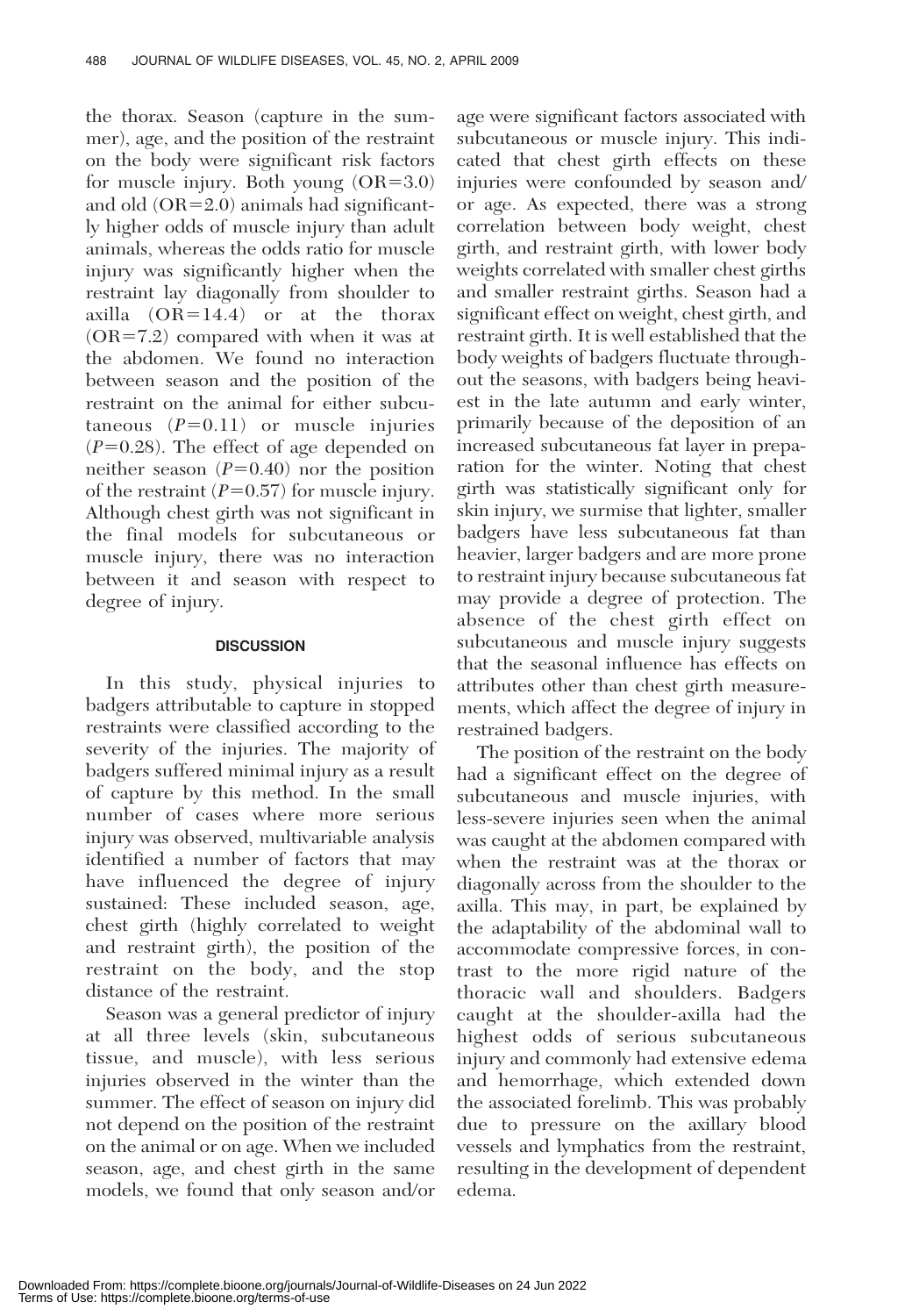The observation that the stop distance of the restraint constituted a significant risk factor for skin injury in our multivariable analyses was unexpected. Although restraints are designed with a stop distance of 28 cm, we found a range of 24– 31 cm. However, because the restraint girth (range, 27–52 cm) of the captured badgers was seldom smaller than the stop distance, the stop would not have come into play when capturing most badgers. Nevertheless, because smaller stop distances were a significant risk factor for skin injury, there may be a benefit from increasing the stop distance and a need for quality control of the manufacture of the restraints to ensure they comply with the specifications for the product.

The length of time a badger is held in a restraint may be a predictor of injury. However, this time period is difficult to measure accurately, and we used the time period between dawn and euthanasia, while acknowledging its limitations, as a surrogate measure. In our study, the maximum period of time a badger was restrained would not have exceeded 18 hr. Studies of arctic foxes (Alopex lagopus) have shown that the longer the period of time an animal is caught in a leg-hold trap, the more serious the injuries suffered (Proulx et al., 1994). In contrast, a study in the United Kingdom on the use of cage traps, which also used the time from dawn to euthanasia as a surrogate variable for the duration of capture, reported that the time spent in the trap was not associated with the degree of trap-related injuries (Woodroffe et al., 2005). Further studies to include several successive seasons may be warranted to fully evaluate the relationship between restraint injuries and time in restraint. It is our recommendation that, during culling operations, restraints are checked as early in the morning as possible.

Our assessment of the role of placement of restraints, the behavior of badgers in the restraint, and the condition of the restraint was limited because of the small numbers of badgers captured in the summer study. Nevertheless, based on our findings, we advise the continued sourcing of high-quality restraints that resist fraying and the placement of restraints in the environment to minimize the risk of capture with multiple restraints.

In the Republic of Ireland, restraints have been used routinely as a means of capturing badgers for culling (DAFF, 1996). Restraints have the advantages of being relatively inexpensive, lightweight, easily transported, and easily positioned, and they do not require bait. As a means of monitoring skin injuries on a continuing basis, gross pathology would be easier to apply than histopathology. However, the correlation between histopathology and gross pathology for skin injuries in this study was not strong. This may, in part, be explained by the difference in the samples examined. The gross pathology was based on skin injury along the entire circumference of the badger at the level of the restraint, whereas the skin biopsy was only 1–2 cm wide and taken from a single site under the restraint. The biopsy may not, therefore, have always been representative of the overall restraint injury.

A previous study in the United Kingdom examined injuries sustained by badgers captured in cage traps (Woodroffe et al., 2005) and found that 88% of badgers exhibited no detectable injury. However, the two studies are not directly comparable because of differences in methodology and analysis. In our study, we scored injury at the site of the restraint based on gross pathology as well as histopathology, used an objective classification scheme for gross lesions, and recorded injuries to other areas of the body. In contrast, the UK study looked at superficial injuries and used a modification of the trauma scale described in the International Organization for Standardization (ISO) 10990-5 (ISO, 1999) report. The trauma scale and evaluation was developed as part of an overall performance test of traps used to restrain land mammals and included traps based on